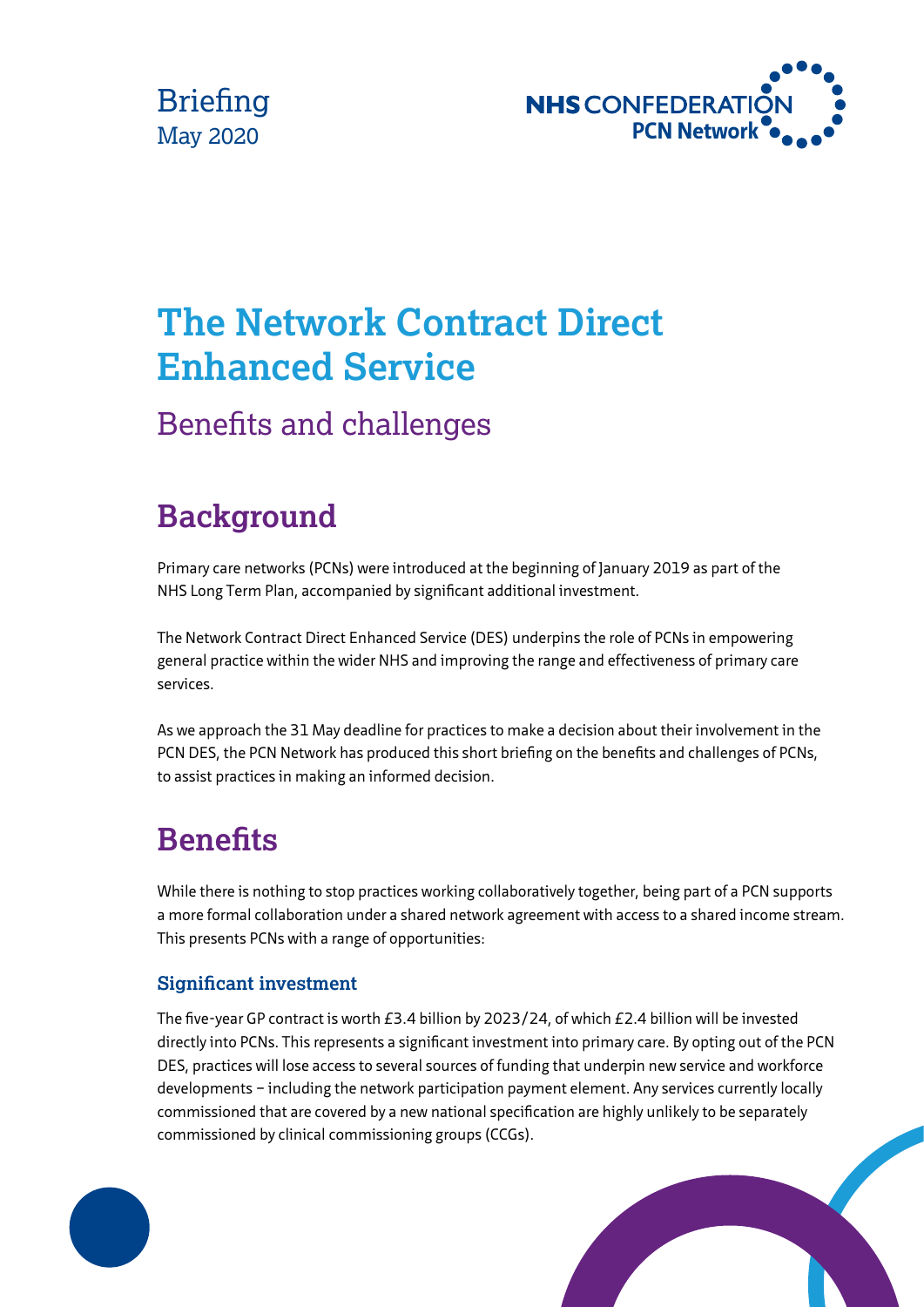#### **Additional staff**

The new contract recognises the need to significantly invest in the wider primary care workforce. The introduction of the Additional Roles Reimbursement Scheme (ARRS) is the most significant financial investment, £1.13 million by 2023/24 on average per network. It will enable PCNs to build a diverse workforce (all funded at 100 per cent) to make general practice more resilient and support the delivery of the new service specifications, through a multidisciplinary integrated approach. We are encouraging PCNs to look at innovative employment models for these staff, including employment through partner organisations such as community trusts and ambulance trusts, where appropriate.

#### **Primary care 'at scale'**

The DES seeks to formalise the structure and function of general practice working at scale. It provides a blueprint for a range of services to be delivered supported by a multidisciplinary workforce, and enables wider partnership-working across the health and care system, with opportunities for greater innovation to address local health needs. It places general practice at the heart of the system through PCN leadership, working collaboratively to redesign services in a neighbourhood-reflective way.

#### **Stabilising general practice**

The success of PCNs will rely on their ability to deliver sustainable general practice and provide the platform for wider system working and population health management. Practices will benefit from access to a wider range of support and resources, making use of the new funding and workforce as well as new ways of working (innovations that have occurred in response to COVID-19) to shore up practices to continue to deliver the services their population needs.

### **Challenges**

We know from our members that the current PCN contract and specifications are not perfect and this has become evident in the management of the current COVID-19 pandemic. Representing PCN members, we will be asking NHS England and NHS Improvement (NHSEI) and the British Medical Association (BMA) to consider the following in their contract negotiations for 2021/22:

#### **Delivery of the service specifications**

Despite changes to the specifications earlier in the year, PCNs still have concerns about the finer detail, how they will be delivered and, more than ever, their ability to continue on the current timescales as COVID-19 pressures continue and they start the recovery phase. NHSEI has assured us that the specifications will continue to evolve as PCNs mature and any changes to the contract will be negotiated through the BMA.

#### **Advancements made during COVID-19**

We know the significant efforts that general practice has made during COVID-19 and, where it makes sense to keep them, we must maintain new ways of working. The expansion of remotely delivered services, new workforce roles, support for care homes and wider support for at-risk groups, to name a few, have created a new baseline from which PCNs must move forward. We need to consider how to capitilise on these benefits in future PCN policy and not regress into old ways of working.